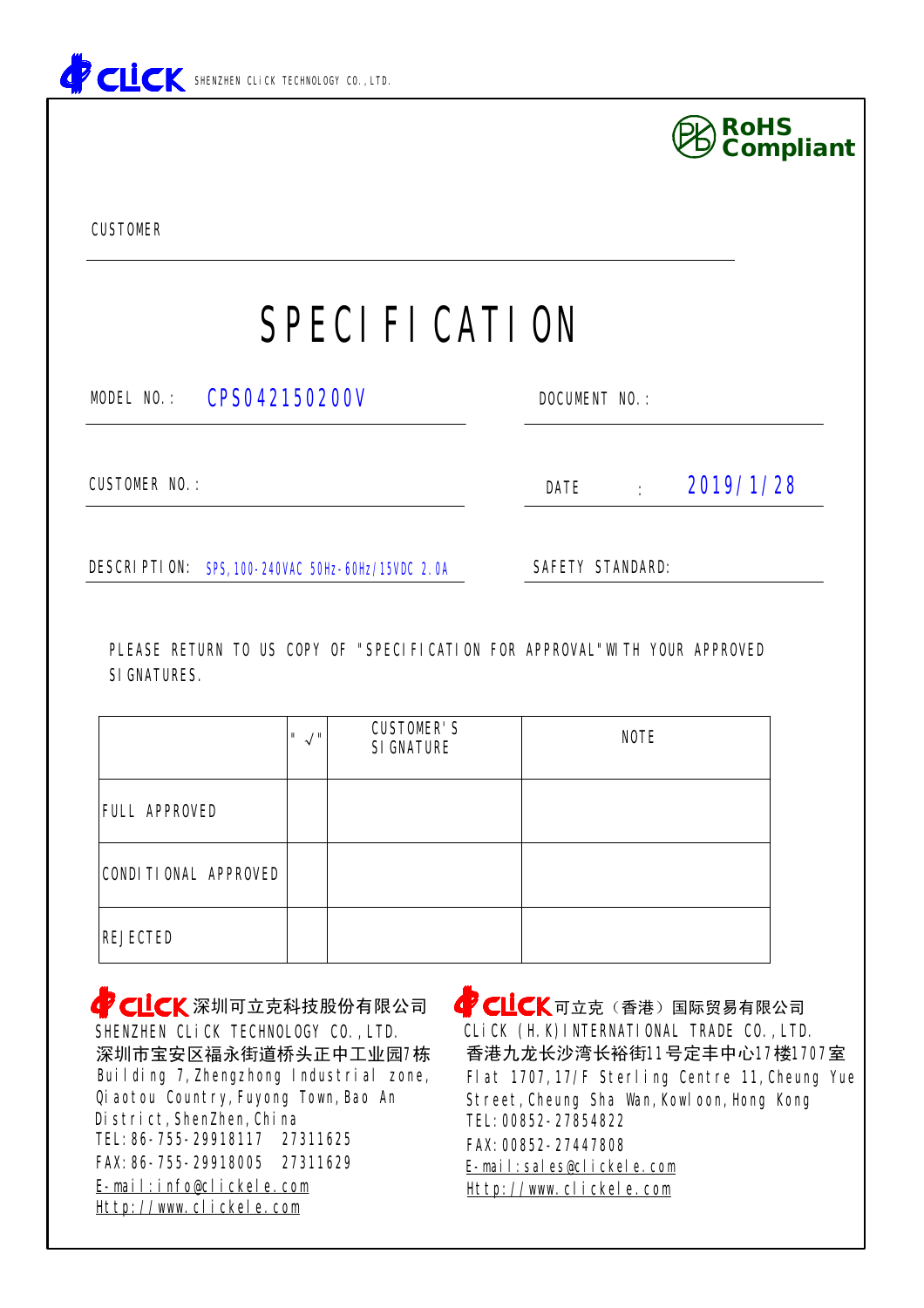## Change List

### MODEL NO.: CPS042150200V

| <b>Date</b> | <b>Changed contents</b> | Rev.              | Prepared by |
|-------------|-------------------------|-------------------|-------------|
| 19/1/28     | Original Release        | $\boldsymbol{00}$ |             |
|             |                         |                   |             |
|             |                         |                   |             |
|             |                         |                   |             |
|             |                         |                   |             |
|             |                         |                   |             |
|             |                         |                   |             |
|             |                         |                   |             |
|             |                         |                   |             |
|             |                         |                   |             |
|             |                         |                   |             |
|             |                         |                   |             |
|             |                         |                   |             |
|             |                         |                   |             |
|             |                         |                   |             |
|             |                         |                   |             |
|             |                         |                   |             |
|             |                         |                   |             |
|             |                         |                   |             |
|             |                         |                   |             |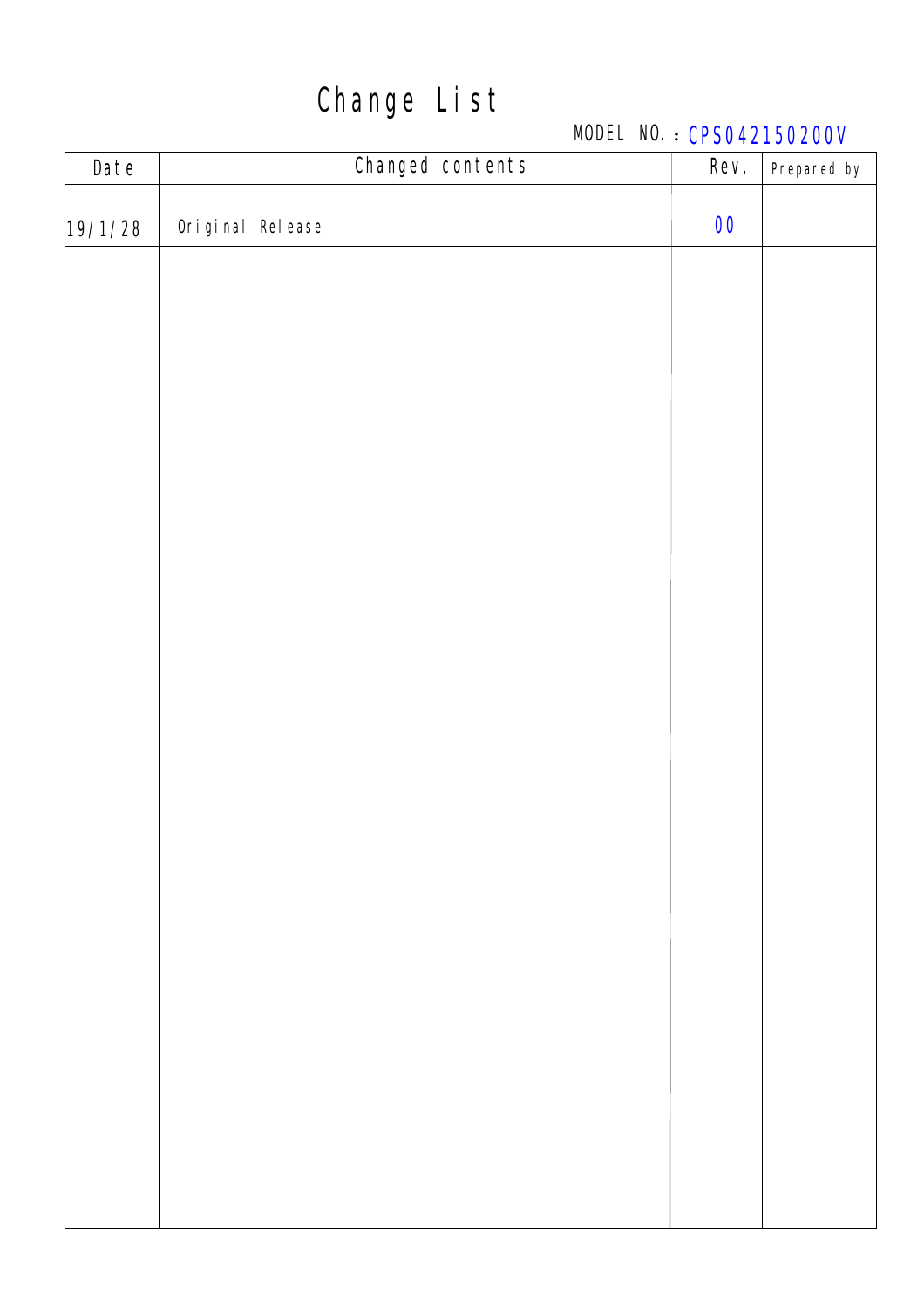

| <b>MODEL NO.</b>                                                                                                                          | <b>CPS042150200V</b>                                                                                                     |                 |                   |                   |                 |                    |              |
|-------------------------------------------------------------------------------------------------------------------------------------------|--------------------------------------------------------------------------------------------------------------------------|-----------------|-------------------|-------------------|-----------------|--------------------|--------------|
| DESCRIPTION SPS, 100-240VAC 50Hz-60Hz/15VDC 2.0A                                                                                          |                                                                                                                          |                 |                   |                   | <b>FILE NO.</b> |                    |              |
| <b>CONTENTS NOTE</b><br><b>1.0 SCOPE</b>                                                                                                  |                                                                                                                          |                 |                   |                   |                 | RoHS<br>Compliant  |              |
| <b>1.1 DESCRIPTION</b>                                                                                                                    |                                                                                                                          |                 |                   |                   |                 |                    |              |
| <b>2.0 INPUT CHARACTERISTICS</b><br><b>2.2 INPUT CURRENT</b><br><b>2.3 INRUSH CURRENT</b><br>2.5 EFFICIENCY<br><b>2.6 LEAKAGE CURRENT</b> | <b>2.1 INPUT VOLTAGE &amp; FREQUENCY</b><br>2.4 POWER CONSUMPTION                                                        |                 |                   |                   |                 |                    |              |
| <b>3.0 OUTPUT CHARACTERISTICS</b>                                                                                                         |                                                                                                                          |                 |                   |                   |                 |                    |              |
| 3.2 HOLD UP TIME<br>3.3 TURN ON TIME<br><b>3.5 CAPACITOR LIFE</b><br>3.6 MTBF                                                             | <b>3.1 OUTPUT VOLTAGE &amp; CURRENT</b><br><b>3.4 RIPPLE AND NOISE</b>                                                   |                 |                   |                   |                 |                    |              |
| <b>4.0 PROTECTION REQUIREMENTS</b>                                                                                                        |                                                                                                                          |                 |                   |                   |                 |                    |              |
| <b>5.0 ENVIRONMENTAL REQUIREMENTS</b>                                                                                                     |                                                                                                                          |                 |                   |                   |                 |                    |              |
| <b>6.0 SAFETY SECTION</b>                                                                                                                 |                                                                                                                          |                 |                   |                   |                 |                    |              |
| 6.1 Hi-POT TEST<br>7.0 EMC SECTION                                                                                                        | <b>6.2 INSULATION RESISTANCE</b><br><b>6.3 SAFETY CONFORMING</b><br><b>7.1 EMI DESIGN TO NEET TO FOLLOWING STANDARDS</b> |                 |                   |                   |                 |                    |              |
|                                                                                                                                           | 7.2 EMS DESIGN TO MEET TO FOLLOWING STANDARTS.                                                                           |                 |                   |                   |                 |                    |              |
| 8.0                                                                                                                                       | <b>OUTLINE DIMENSION DRAWING</b>                                                                                         |                 |                   |                   |                 |                    |              |
| <b>NAMEPLATE</b><br>9.0                                                                                                                   |                                                                                                                          |                 |                   |                   |                 |                    |              |
| <b>10.0 DC CORD DIAMETER</b><br><b>11.0 PACKING REQUIREMENT</b>                                                                           |                                                                                                                          |                 |                   |                   |                 |                    |              |
|                                                                                                                                           |                                                                                                                          |                 |                   |                   |                 |                    |              |
| <b>PELICK</b>                                                                                                                             |                                                                                                                          | <b>DRAWN BY</b> | <b>CHECKED BY</b> | <b>CHECKED BY</b> | SAFETY CHECK    | <b>APPROVED BY</b> | <b>SHEET</b> |
| SHENZHEN CLICK TECHNOLOGY CO., LTD.                                                                                                       |                                                                                                                          |                 |                   |                   |                 |                    | 1/6          |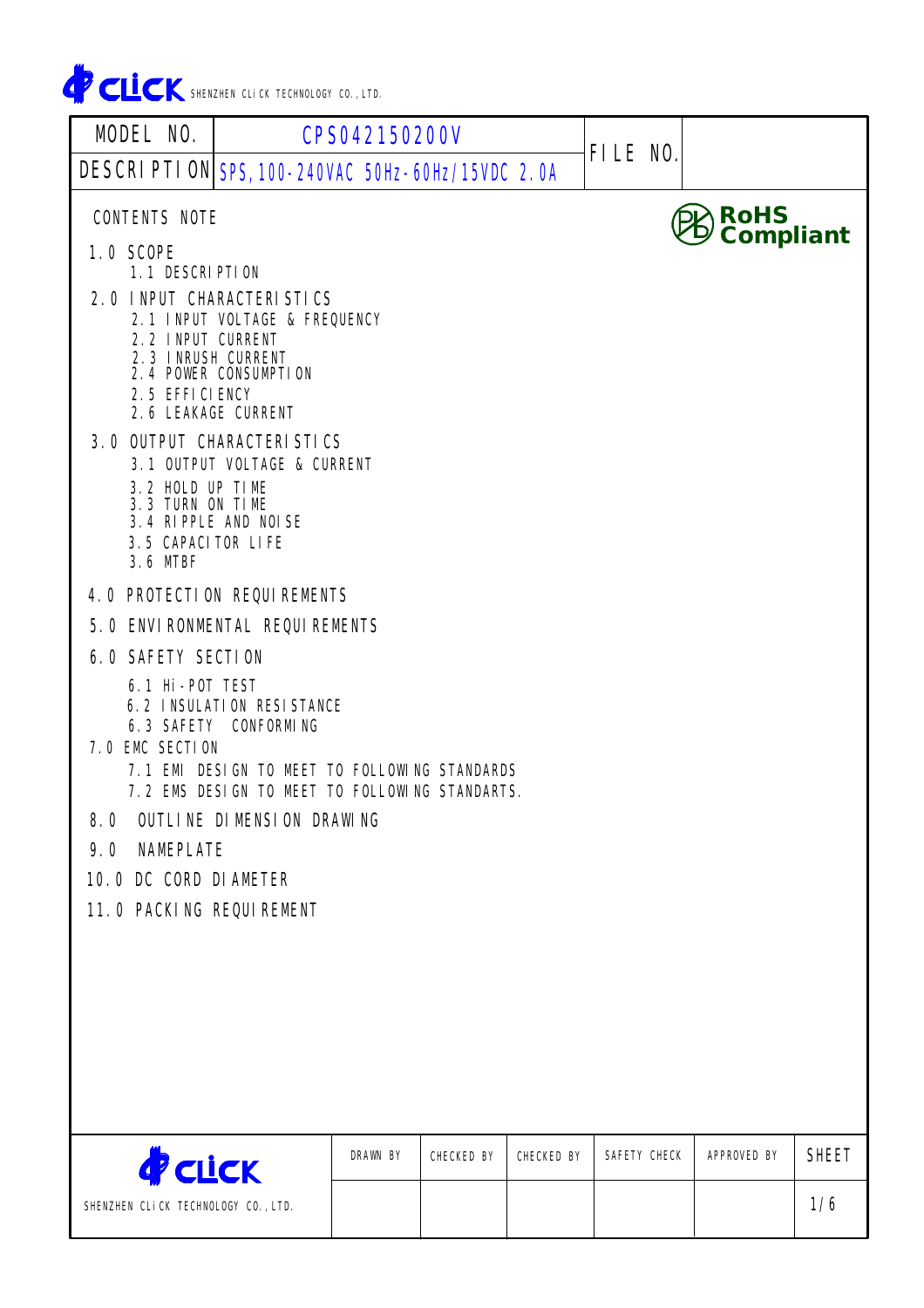

| <b>MODEL NO.</b>                    | <b>CPS042150200V</b>                             | <b>FILE NO.</b> |                             |
|-------------------------------------|--------------------------------------------------|-----------------|-----------------------------|
|                                     | DESCRIPTION SPS, 100-240VAC 50Hz-60Hz/15VDC 2.0A |                 |                             |
| <b>1.0 SCOPE</b><br>1 1 NECODIDTIAN |                                                  |                 | $\bigotimes$ RoHS compliant |

#### 1.1 DESCRIPTION

This document introduces the electrical,mechanical and environmental specifications of a switching power supply.

#### 2.0 INPUT CHARACTERISTICS

#### 2.1 INPUT VOLTAGE & FREQUENCY

| Input Voltage          | Mi n i mum | Nomi na I  | Maximum       |
|------------------------|------------|------------|---------------|
| Input Voltage          | 90Vac      | 100-240Vac | <b>264Vac</b> |
| <b>Input Frequency</b> | 47Hz       | 50Hz/60Hz  | 63Hz          |

#### 2.2 INPUT CURRENT

Input current is 1.2Arms max under full-load and 100Vac input voltage conditions. 2.3 INRUSH CURRENT

Inrush current should be lower than 80A Max under cold start and at 230Vac input voltage.

#### 2.4 POWER CONSUMPTION

The static loss is less than 0.075W at 230 Vac input.

#### 2.5 EFFICIENCY

\*The efficiency shall be higher than 87.69% while measuring at 230VAC input voltage, 1/4,2/4,3/4 and full load, According to COC-VERSION 5-TIER 2 \*The efficiency shall be higher than 77.69% while measuring at 230VAC input

voltage, 1/10 load, According to COC-VERSION 5-TIER 2.

#### 2.6 LEAKAGE CURRENT

Leakage current should be lower than 250uA under maximum input voltage and frequency.

#### 3.0 OUTPUT CHARACTERISTICS

#### 3.1 OUTPUT VOLTAGE & CURRENT

| <b>Output Item</b> | Mi n i mum      | Nomi na I    | Maximum         |
|--------------------|-----------------|--------------|-----------------|
| Vout (@OA)         | 14.25           | <b>15Vdc</b> | <b>15.75Vdc</b> |
| Vout(@2.0A)        | <b>14.25Vdc</b> | <b>15Vdc</b> | <b>15.75Vdc</b> |

| $\mathcal{C}$ CLICK                 | <b>DRAWN BY</b> | <b>CHECKED BY</b> | CHECKED BY | SAFETY CHECK | <b>APPROVED BY</b> | <b>SHEET</b> |
|-------------------------------------|-----------------|-------------------|------------|--------------|--------------------|--------------|
| SHENZHEN CLICK TECHNOLOGY CO., LTD. |                 |                   |            |              |                    | 2/6          |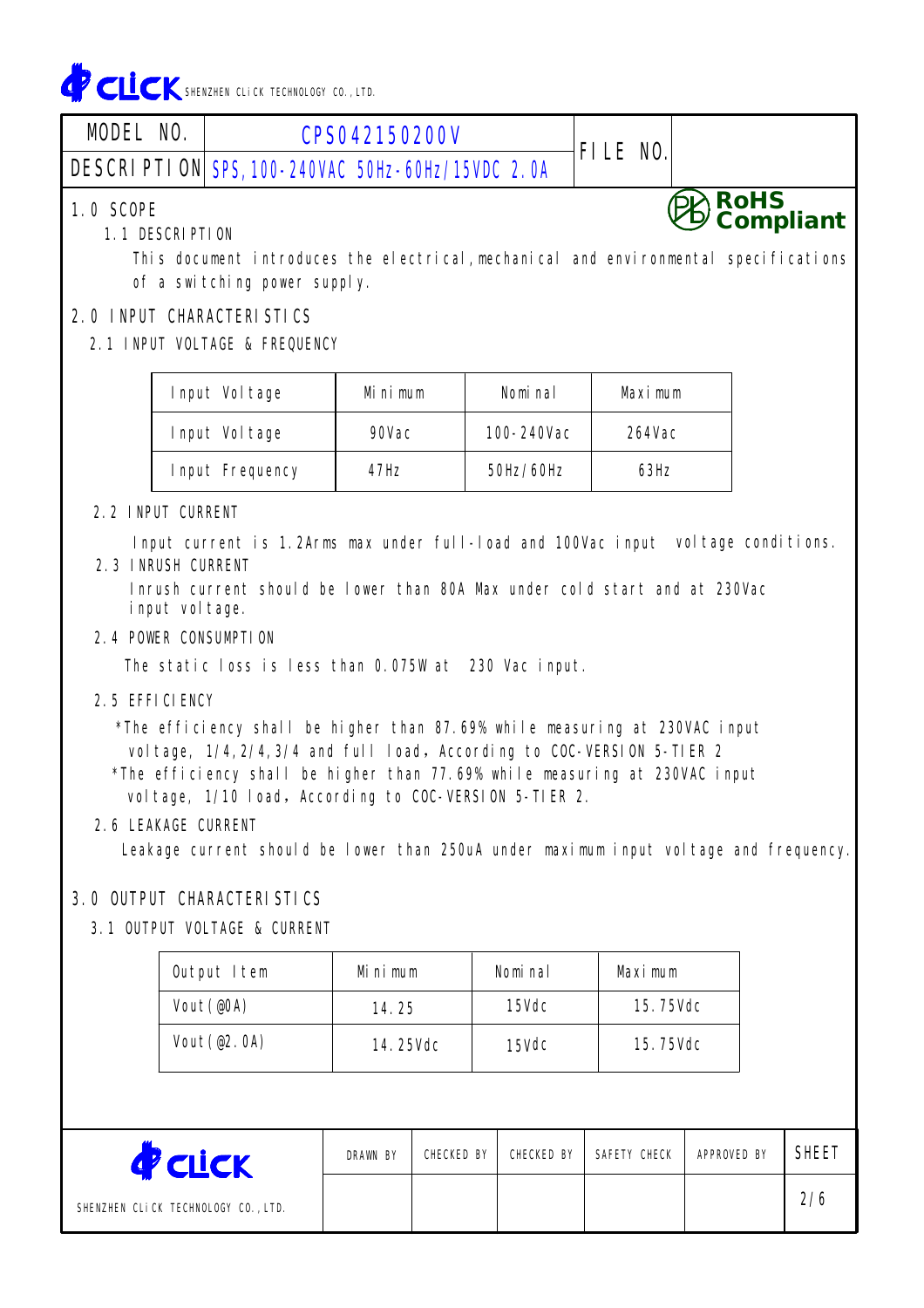# CLICK SHENZHEN CLICK TECHNOLOGY CO.,LTD.

| <b>MODEL NO.</b> |                                                                                                                                                                                                                                                                                                                                                                                                                                                                                                                                                                                                                                                                                                                                                                                                                                                                                                                                                                                                                                                                                                                                                                                                                                                                                             | <b>CPS042150200V</b>                             |                                    |                |                 |                    |              |  |
|------------------|---------------------------------------------------------------------------------------------------------------------------------------------------------------------------------------------------------------------------------------------------------------------------------------------------------------------------------------------------------------------------------------------------------------------------------------------------------------------------------------------------------------------------------------------------------------------------------------------------------------------------------------------------------------------------------------------------------------------------------------------------------------------------------------------------------------------------------------------------------------------------------------------------------------------------------------------------------------------------------------------------------------------------------------------------------------------------------------------------------------------------------------------------------------------------------------------------------------------------------------------------------------------------------------------|--------------------------------------------------|------------------------------------|----------------|-----------------|--------------------|--------------|--|
|                  |                                                                                                                                                                                                                                                                                                                                                                                                                                                                                                                                                                                                                                                                                                                                                                                                                                                                                                                                                                                                                                                                                                                                                                                                                                                                                             | DESCRIPTION SPS, 100-240VAC 50Hz-60Hz/15VDC 2.0A |                                    |                | <b>FILE NO.</b> |                    |              |  |
|                  | 3.2 HOLD UP TIME                                                                                                                                                                                                                                                                                                                                                                                                                                                                                                                                                                                                                                                                                                                                                                                                                                                                                                                                                                                                                                                                                                                                                                                                                                                                            |                                                  |                                    |                |                 |                    |              |  |
|                  | Item                                                                                                                                                                                                                                                                                                                                                                                                                                                                                                                                                                                                                                                                                                                                                                                                                                                                                                                                                                                                                                                                                                                                                                                                                                                                                        | <b>Performance</b>                               |                                    | <b>Remarks</b> |                 | <b>RoHS</b>        |              |  |
|                  | Hold up Time                                                                                                                                                                                                                                                                                                                                                                                                                                                                                                                                                                                                                                                                                                                                                                                                                                                                                                                                                                                                                                                                                                                                                                                                                                                                                | 10 <sub>m</sub> S                                | Full Load & Nominal Input voltage. |                | Compliant       |                    |              |  |
|                  | <b>3.3 TURN ON TIME</b>                                                                                                                                                                                                                                                                                                                                                                                                                                                                                                                                                                                                                                                                                                                                                                                                                                                                                                                                                                                                                                                                                                                                                                                                                                                                     |                                                  |                                    |                |                 |                    |              |  |
|                  | Item                                                                                                                                                                                                                                                                                                                                                                                                                                                                                                                                                                                                                                                                                                                                                                                                                                                                                                                                                                                                                                                                                                                                                                                                                                                                                        | <b>Performance</b>                               |                                    | <b>Remarks</b> |                 |                    |              |  |
|                  | Turn on Time                                                                                                                                                                                                                                                                                                                                                                                                                                                                                                                                                                                                                                                                                                                                                                                                                                                                                                                                                                                                                                                                                                                                                                                                                                                                                | 3 Second Max.                                    | Full Load & Nominal Input voltage. |                |                 |                    |              |  |
|                  | <b>3.4 RIPPLE AND NOISE</b><br>The ripple and noise is less than 300mV for nomial input volatage bandwidth<br>oscilloscope measured by and terminated each output with a 0.1uF ceramic<br>20MHz capacitor and a 10uF aluminum electrolytic capacitor.<br><b>3.5 CAPACITOR LIFE</b><br>All E-Capacitor life must meet 30k hours at $40^{\circ}$ ambient. (Rated input voltage)<br>3.6 MTBF<br>The power supply shall have a minimum predicted MTBF(TELCORDIA SR332 issue 03)for<br>100K Hours with full load based on 230V/50Hz.<br><b>4.0 PROTECTION REQUIREMENT</b><br><b>UNDER VOLTAGE PROTECTION</b><br>The power supply shall be hiccupped when output voltage reaches its over-voltage<br>condition trigger point(30V MAX), and when the fault condition is removed, the<br>power supply shall be self-recovering.<br><b>OVER CURRENT PROTECTION</b><br>The power supply shall be hiccupped when operating any output in over-load<br>condition trigger point(3.0-5.0A), and when the fault condition is removed, the<br>power supply shall be self-recovering.<br>SHORT CIRCUIT PROTECTION<br>The power supply shall withstand continuous current of short circuit on output<br>any damage, and when the fault condition is removed, the power supply shall<br>be<br>self-recovering. |                                                  |                                    |                |                 |                    |              |  |
|                  | <b>P</b> CLICK                                                                                                                                                                                                                                                                                                                                                                                                                                                                                                                                                                                                                                                                                                                                                                                                                                                                                                                                                                                                                                                                                                                                                                                                                                                                              | <b>DRAWN BY</b>                                  | <b>CHECKED BY</b>                  | CHECKED BY     | SAFETY CHECK    | <b>APPROVED BY</b> | <b>SHEET</b> |  |
|                  | CUENTUEN AL:AV TEAUNALAAV AA                                                                                                                                                                                                                                                                                                                                                                                                                                                                                                                                                                                                                                                                                                                                                                                                                                                                                                                                                                                                                                                                                                                                                                                                                                                                |                                                  |                                    |                |                 |                    | 3/6          |  |

SHENZHEN CLiCK TECHNOLOGY CO.,LTD.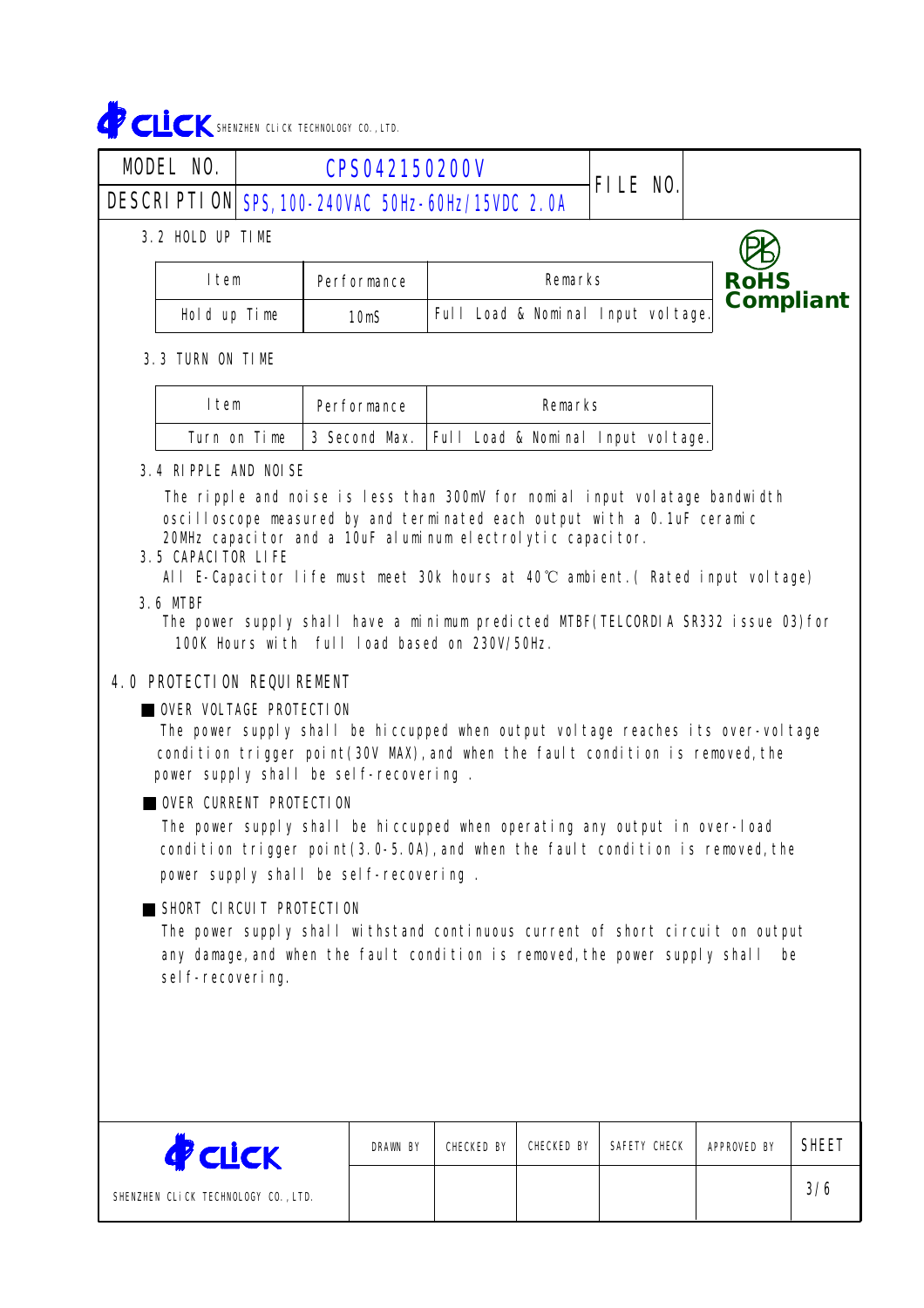

| <b>MODEL NO.</b> | <b>CPS042150200V</b>                                                                                                    |                   |                             | <b>FILE NO.</b> |                          |  |
|------------------|-------------------------------------------------------------------------------------------------------------------------|-------------------|-----------------------------|-----------------|--------------------------|--|
|                  | DESCRIPTION SPS, 100-240VAC 50Hz-60Hz/15VDC 2.0A                                                                        |                   |                             |                 |                          |  |
|                  | <b>5.0 ENVIRONMENTAL REQUIREMENTS</b>                                                                                   |                   |                             |                 | <b>RoHS</b><br>Compliant |  |
|                  | The power supply shall be compliant with each item in this specification for<br>the following environmental conditions. |                   |                             |                 |                          |  |
| Operating :      |                                                                                                                         |                   |                             |                 |                          |  |
|                  | <b>Operating Temperature</b><br>$0^\circ$ C $\phantom{0}$ 45° C                                                         |                   |                             |                 |                          |  |
|                  | Relative Humidity<br><b>5% 95%</b>                                                                                      |                   |                             |                 |                          |  |
|                  | Altitude                                                                                                                | -50 to 5000m AMSL |                             |                 |                          |  |
| Storage :        |                                                                                                                         |                   |                             |                 |                          |  |
|                  | <b>Storage Temperature</b>                                                                                              |                   | $-20^\circ$ C $-85^\circ$ C |                 |                          |  |
|                  | Relative Humidity                                                                                                       |                   |                             |                 |                          |  |

6.1 Hi-POT TEST

Primary to Secondary: Primary to Secondary 3000Vac /3S,5mA Max. 1minute for typical.

6.2 INSULATION RESISTANCE

Insulation Resistance: 500Vdc/60 Sec,10MΩ min, between primary and secondary 6.3 SAFETY CONFORMING

| <b>Type (Marking)</b> | <b>Standard</b>                       |
|-----------------------|---------------------------------------|
| СE                    | IEC60065, EN60065, IEC60950, EN60950, |
|                       |                                       |
|                       |                                       |

| <b>CLICK</b>                        | <b>DRAWN BY</b> | CHECKED BY | CHECKED BY | SAFETY CHECK | <b>APPROVED BY</b> | <b>SHEET</b> |
|-------------------------------------|-----------------|------------|------------|--------------|--------------------|--------------|
| SHENZHEN CLICK TECHNOLOGY CO., LTD. |                 |            |            |              |                    | 4/6          |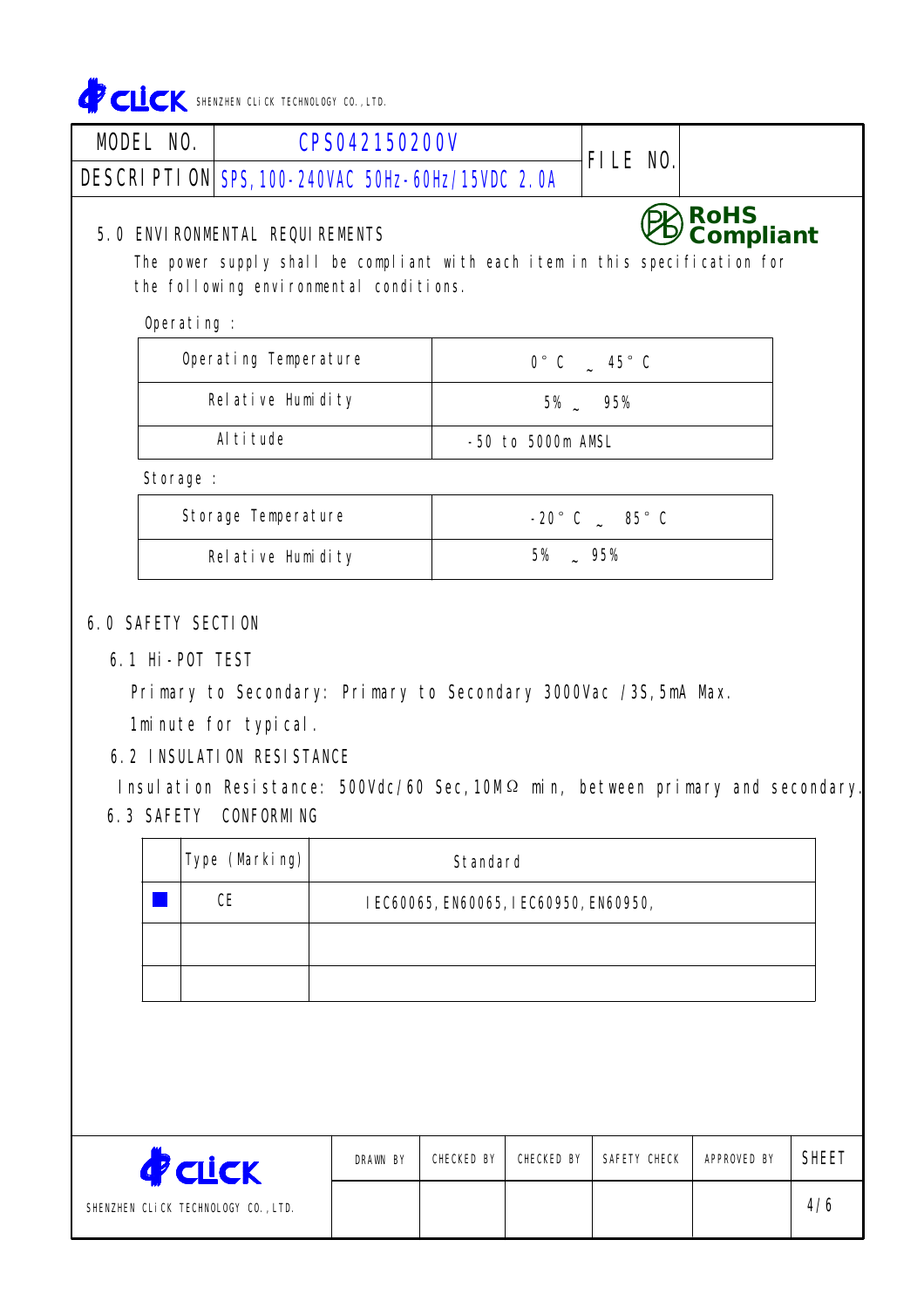CLICK SHENZHEN CLICK TECHNOLOGY CO., LTD.

SHENZHEN CLiCK TECHNOLOGY CO.,LTD.

**CLICK** 

| <b>MODEL NO.  </b>                                                  | <b>CPS042150200V</b>                                                 |                 |                          |  |  |  |  |
|---------------------------------------------------------------------|----------------------------------------------------------------------|-----------------|--------------------------|--|--|--|--|
|                                                                     | DESCRIPTION SPS, 100-240VAC 50Hz-60Hz/15VDC 2.0A                     | <b>FILE NO.</b> |                          |  |  |  |  |
| <b>7.0 EMC SECTION</b>                                              |                                                                      |                 | <b>RoHS</b><br>Compliant |  |  |  |  |
|                                                                     | <b>7.1 EMI/RFI DESIGN TO NEET TO FOLLOWING STANDARDS</b>             |                 |                          |  |  |  |  |
|                                                                     | 7.1.1 Conduction: Class B(EN/IEC 55020, EN/IEC 55032, EN/IEC 55024,) |                 |                          |  |  |  |  |
| 7.1.2 Radiation: Class B(EN/IEC 55020, EN/IEC 55032, EN/IEC 55024,) |                                                                      |                 |                          |  |  |  |  |
|                                                                     | 7.1.3 Harmonic current: EN 61000-3-2                                 |                 |                          |  |  |  |  |
|                                                                     | 7.1.4 Flicker Voltage: EN 61000-3-3                                  |                 |                          |  |  |  |  |
|                                                                     | 7.2 EMS DESIGN TO MEET TO FOLLOWING STANDARTS.                       |                 |                          |  |  |  |  |
|                                                                     | 7.2.1 Electrostatic Discharge ESD: IEC 61000-4-2                     |                 |                          |  |  |  |  |
|                                                                     | Air Electrostatic Discharge : $\pm$ 8KV                              |                 |                          |  |  |  |  |
|                                                                     | Contact Electrostatic Discharge : $\pm$ 4KV                          |                 |                          |  |  |  |  |
|                                                                     | 7.2.2 Radiated Immunity RS: IEC 61000-4-3                            |                 |                          |  |  |  |  |
|                                                                     | Radiated Susceptibility : 3V/m                                       |                 |                          |  |  |  |  |
|                                                                     | 7.2.3 Conducted Radio Frequency Disturbances Test CS: IEC 61000-4-6  |                 |                          |  |  |  |  |
|                                                                     | Injected current Susceptibility : 3Vrms                              |                 |                          |  |  |  |  |
|                                                                     | 7.2.4 EFT/AC Line Noise: IEC 61000-4-4                               |                 |                          |  |  |  |  |
|                                                                     | EFT Test : $+1$ KV                                                   |                 |                          |  |  |  |  |
|                                                                     | 7.2.5 Surge: IEC 61000-4-5 K.21                                      |                 |                          |  |  |  |  |
|                                                                     | Surge Immunity Test $\pm$ 6KV, Common and differential.              |                 |                          |  |  |  |  |
|                                                                     | 7.2.6 Power Frequency Magnetic Field Test: IEC 61000-4-8             |                 |                          |  |  |  |  |
|                                                                     | 7.2.7 Voltage Dips: IEC 61000-4-11                                   |                 |                          |  |  |  |  |
|                                                                     |                                                                      |                 |                          |  |  |  |  |
|                                                                     |                                                                      |                 |                          |  |  |  |  |
|                                                                     |                                                                      |                 |                          |  |  |  |  |
|                                                                     |                                                                      |                 |                          |  |  |  |  |
|                                                                     |                                                                      |                 |                          |  |  |  |  |
|                                                                     |                                                                      |                 |                          |  |  |  |  |
|                                                                     |                                                                      |                 |                          |  |  |  |  |
|                                                                     |                                                                      |                 |                          |  |  |  |  |

CHECKED BY

DRAWN BY GHECKED BY CHECKED BY SAFETY CHECK APPROVED BY SHEET

5/6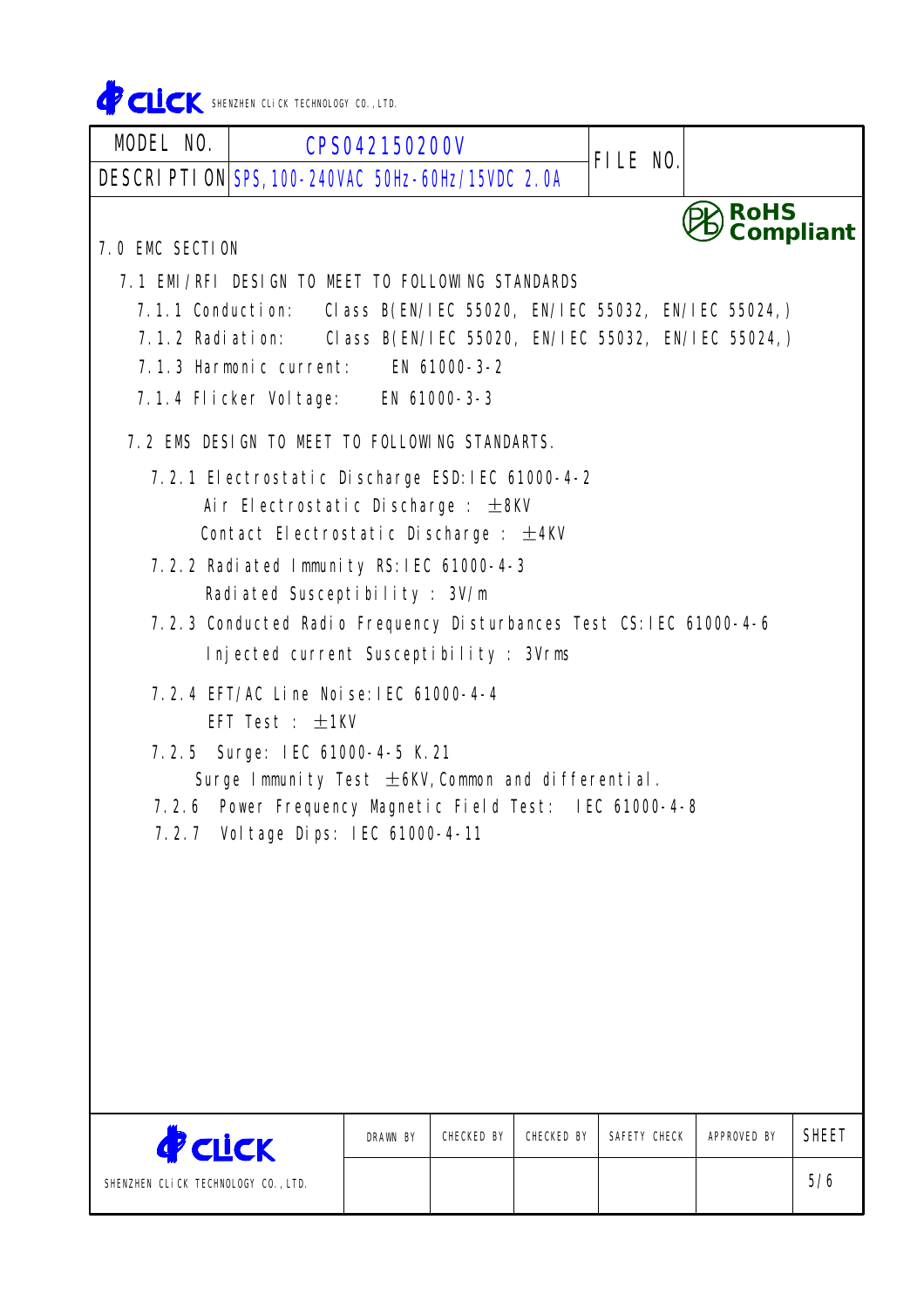**CLICK** SHENZHEN CLICK TECHNOLOGY CO., LTD.

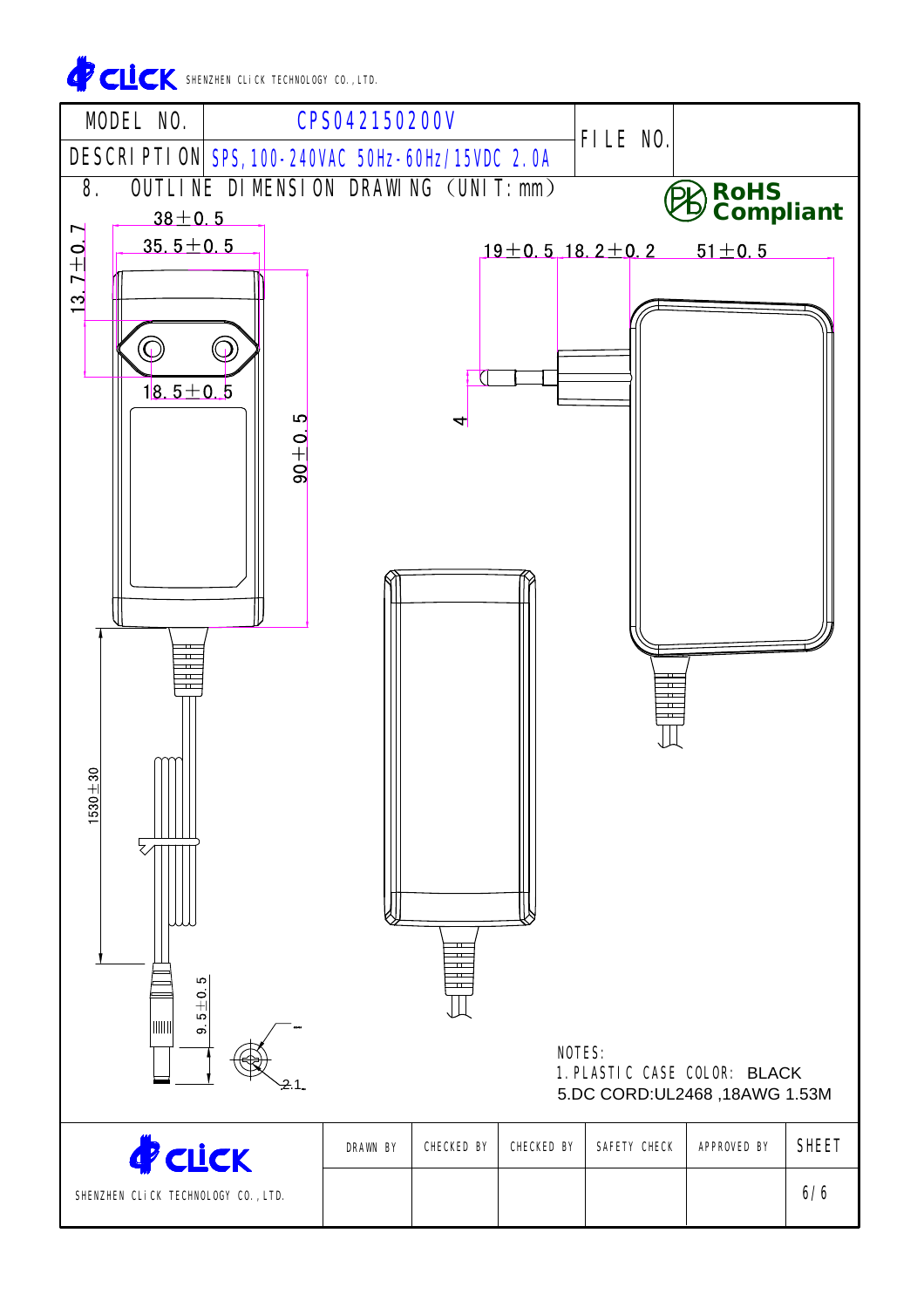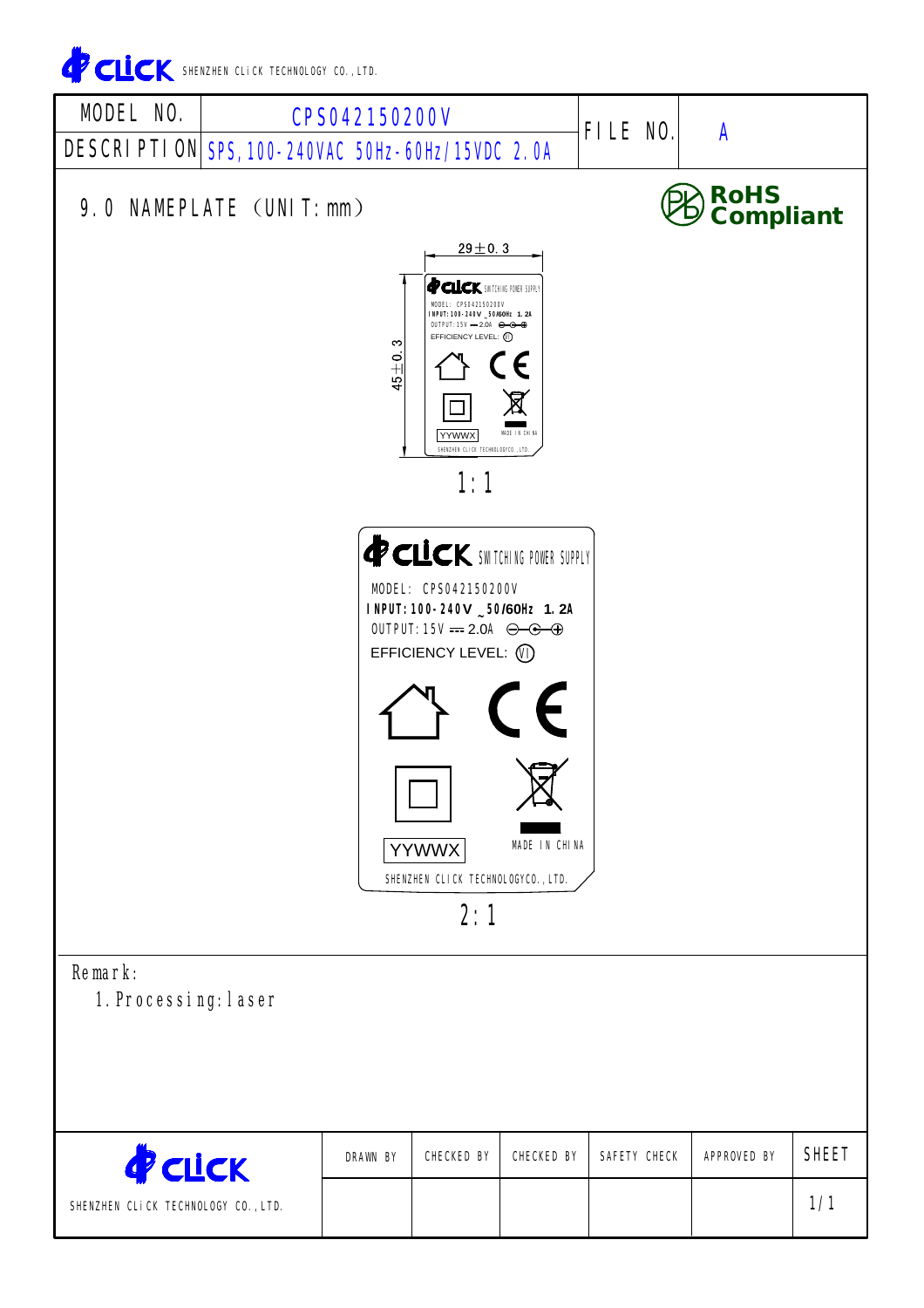

| <b>P</b> CLICK                      | <b>DRAWN BY</b> | <b>CHECKED BY</b> | <b>CHECKED BY</b> | SAFETY CHECK | <b>APPROVED BY</b> | <b>SHEET</b> |  |
|-------------------------------------|-----------------|-------------------|-------------------|--------------|--------------------|--------------|--|
| SHENZHEN CLICK TECHNOLOGY CO., LTD. |                 |                   |                   |              |                    | 1/1          |  |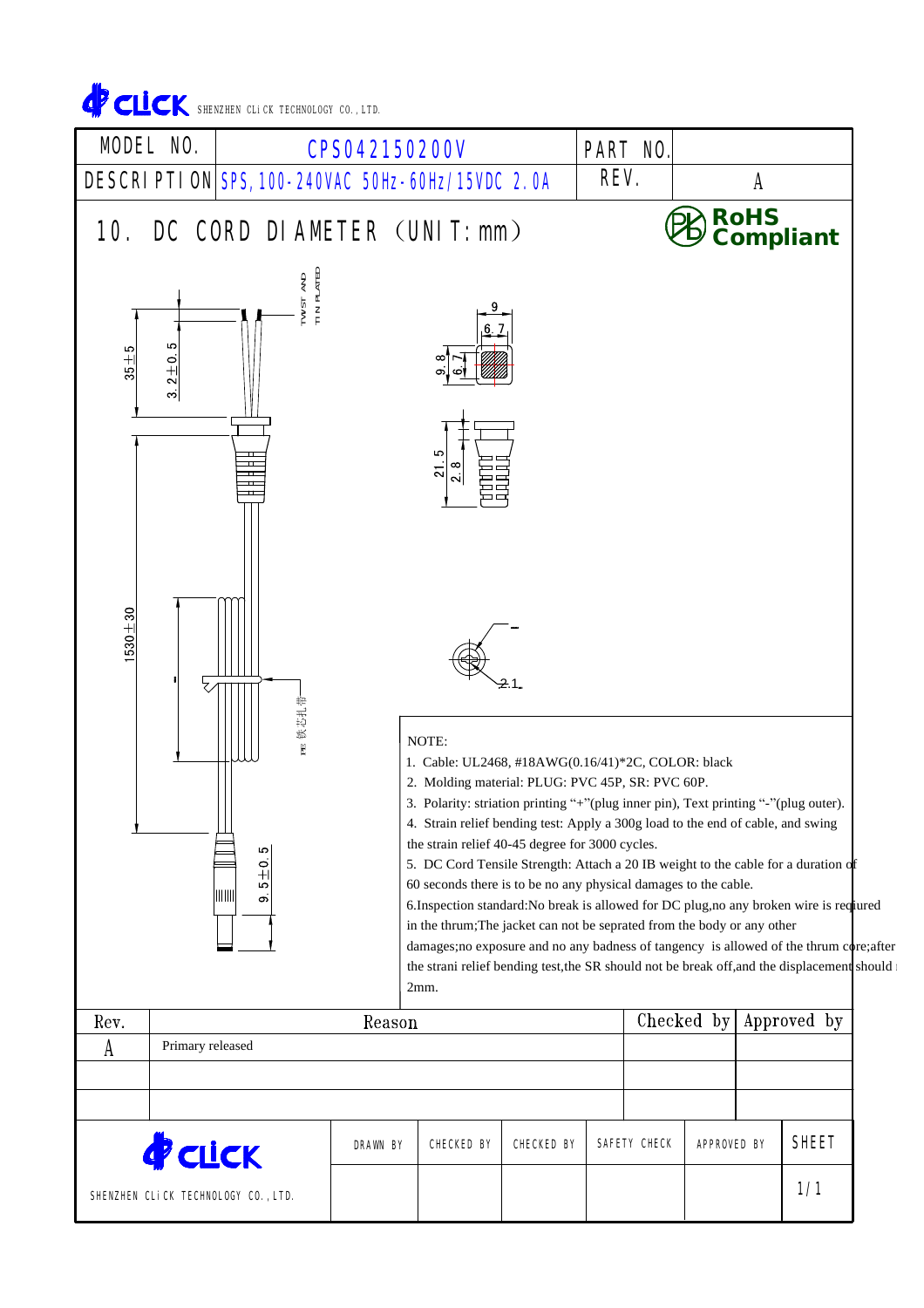| CLCK SHENZHEN CLICK TECHNOLOGY CO., LTD<br><b>MODEL NO.</b> |                            |                     |                                                  | <b>CPS042150200V</b>   |              |                  |                                     | <b>PART NO.</b> |                     |     |                          |  |
|-------------------------------------------------------------|----------------------------|---------------------|--------------------------------------------------|------------------------|--------------|------------------|-------------------------------------|-----------------|---------------------|-----|--------------------------|--|
|                                                             |                            |                     | DESCRIPTION SPS, 100-240VAC 50Hz-60Hz/15VDC 2.0A |                        |              |                  |                                     | REV.            |                     | A   |                          |  |
|                                                             |                            |                     | 11.0 PACKING REQUIREMENT (UNIT:mm)               |                        |              |                  |                                     |                 |                     |     | RoHS<br>Compliant        |  |
| 80<br>RoHS<br><b>B</b> Compliar<br>28                       |                            |                     |                                                  | $T$ $T$ $\overline{r}$ |              |                  |                                     |                 |                     |     |                          |  |
|                                                             |                            |                     | $-$ , outside in box printed drawing             |                        |              |                  |                                     |                 | $\mathcal{A}_{60}$  |     |                          |  |
|                                                             |                            |                     |                                                  |                        |              |                  |                                     |                 |                     |     |                          |  |
|                                                             |                            | 330                 |                                                  |                        |              |                  |                                     | 42              |                     |     | PE Bag                   |  |
|                                                             |                            | 465<br>170          | 465<br>二,外箱内尺寸<br>(K.01.000803R)                 |                        |              |                  |                                     |                 |                     | 103 |                          |  |
|                                                             | 130                        | $\sqrt{5}$          |                                                  | PE Bag                 |              |                  |                                     |                 |                     |     |                          |  |
| S/N                                                         |                            |                     | Carton <sub>-</sub>                              |                        |              | Clapboard_       |                                     |                 | Paplt lay-          |     |                          |  |
| <b>PKG.00.</b>                                              |                            | S/N<br>K.01.000803R | $SIZE (+5/-0)$<br>465x465x330                    | <b>MATERIAL</b><br>A=A | S/N<br>K.01. | SIZE.<br>460x460 | <b>MATERIAL</b><br>B <sub>3</sub> B | S/N<br>K.01.    | SIZE.<br>130x42x103 |     | <b>MATERIAL</b><br>$B=B$ |  |
|                                                             |                            |                     |                                                  |                        |              |                  |                                     |                 |                     |     |                          |  |
| Rev.<br>$\boldsymbol{A}$                                    | Reason<br>Primary released |                     |                                                  |                        |              |                  |                                     | Checked by      |                     |     | Approved by              |  |
|                                                             |                            |                     |                                                  |                        |              |                  |                                     |                 |                     |     |                          |  |
|                                                             |                            |                     |                                                  |                        |              |                  |                                     |                 |                     |     |                          |  |
|                                                             |                            |                     |                                                  |                        |              |                  |                                     |                 |                     |     |                          |  |

SHENZHEN CLICK TECHNOLOGY CO.,LTD

1/1